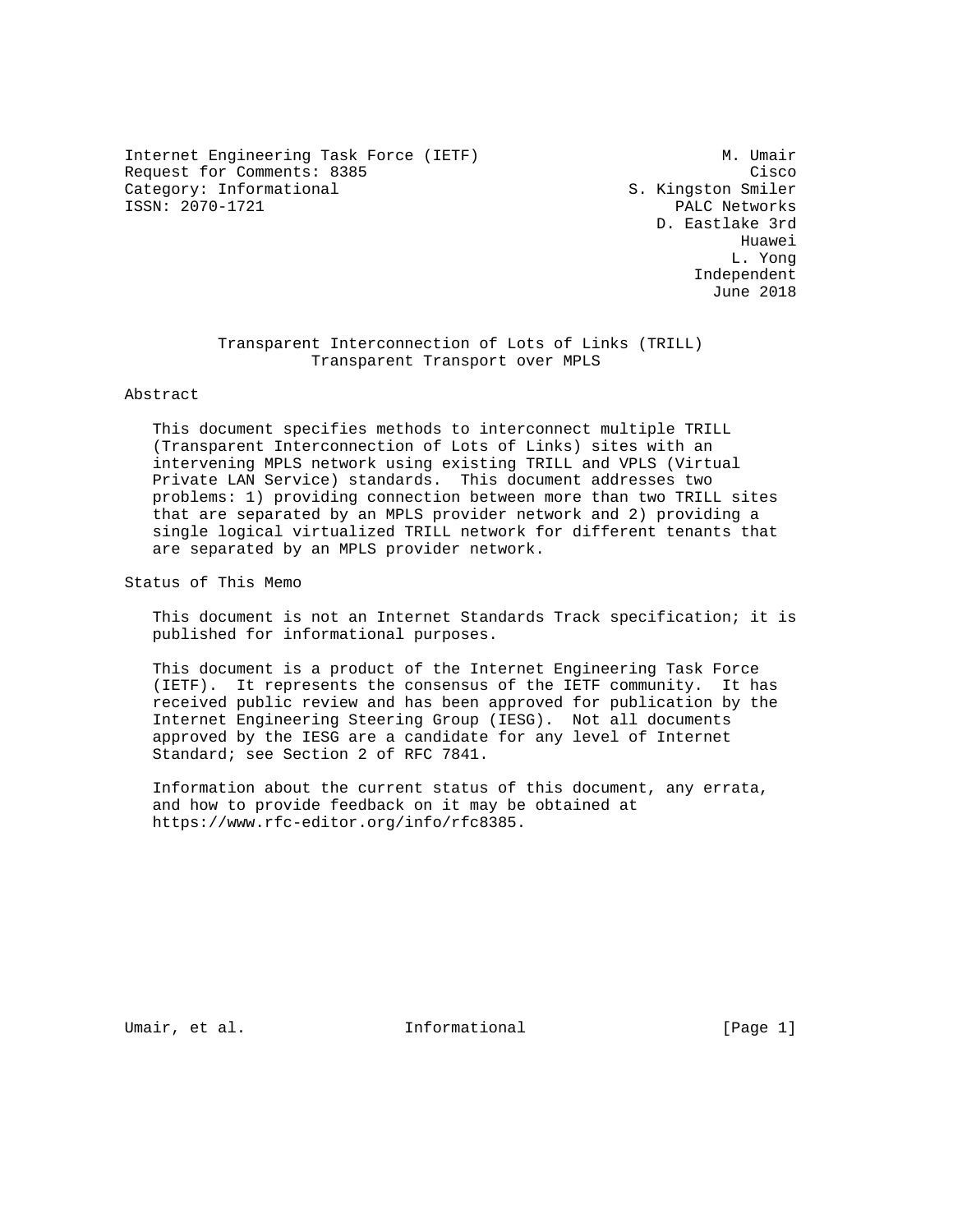### Copyright Notice

 Copyright (c) 2018 IETF Trust and the persons identified as the document authors. All rights reserved.

 This document is subject to BCP 78 and the IETF Trust's Legal Provisions Relating to IETF Documents

 (https://trustee.ietf.org/license-info) in effect on the date of publication of this document. Please review these documents carefully, as they describe your rights and restrictions with respect to this document. Code Components extracted from this document must include Simplified BSD License text as described in Section 4.e of the Trust Legal Provisions and are provided without warranty as described in the Simplified BSD License.

# Table of Contents

|    | 4.1.1. TRILL Intermediate Router (TIR) 10            |  |
|----|------------------------------------------------------|--|
|    | 4.1.2. Virtual TRILL Switch/Service Domain (VTSD) 10 |  |
|    |                                                      |  |
|    | 4.3. MPLS Encapsulation for VPTS Model 10            |  |
|    | 4.4. Loop-Free Provider PSN/MPLS 11                  |  |
|    |                                                      |  |
|    | 4.5.1. Multi-destination Frame Processing 11         |  |
|    | 4.5.2. Unicast Frame Processing 11                   |  |
|    |                                                      |  |
|    | 6. Packet Processing between Pseudowires 12          |  |
| 7. |                                                      |  |
|    |                                                      |  |
|    |                                                      |  |
|    |                                                      |  |
|    |                                                      |  |
|    |                                                      |  |
|    |                                                      |  |
|    |                                                      |  |

Umair, et al. 1nformational 1999 [Page 2]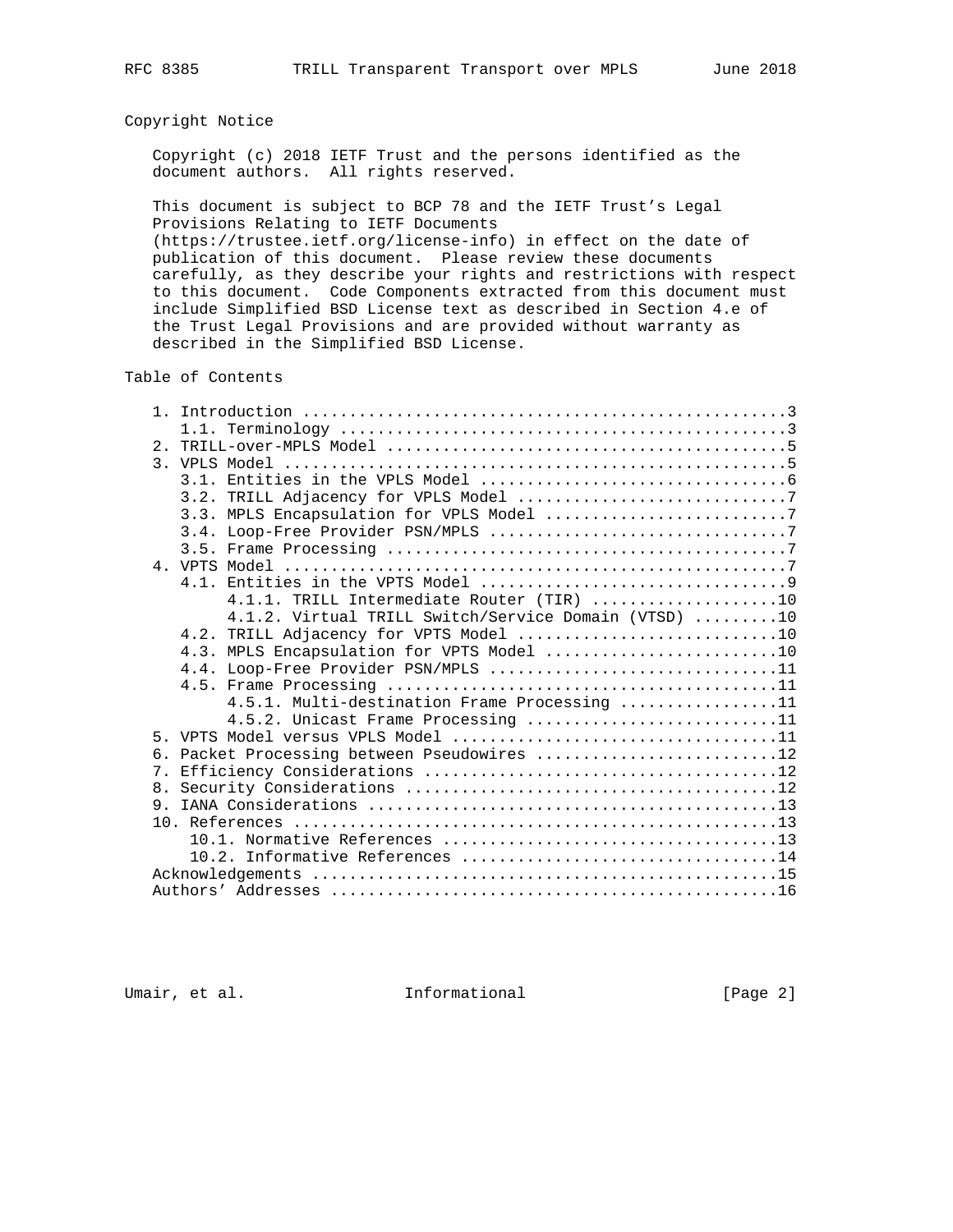# 1. Introduction

 The IETF Transparent Interconnection of Lots of Links (TRILL) protocol [RFC6325] [RFC7177] [RFC7780] provides transparent forwarding in multi-hop networks with arbitrary topology and link technologies using a header with a hop count and link-state routing. TRILL provides optimal pair-wise forwarding without configuration, safe forwarding even during periods of temporary loops, and support for multipathing of both unicast and multicast traffic. Intermediate Systems (ISs) implementing TRILL are called Routing Bridges (RBridges) or TRILL switches.

 This document, in conjunction with [RFC7173] on TRILL transport using pseudowires, addresses two problems:

- 1) providing connection between more than two TRILL sites that belong to a single TRILL network and are separated by an MPLS provider network using [RFC7173]. (Herein, this is also called "problem statement 1".)
- 2) providing a single logical virtualized TRILL network for different tenants that are separated by an MPLS provider network. In short, this is for providing connection between TRILL sites belonging to a tenant/tenants over a MPLS provider network. (Herein, this is also called "problem statement 2".)

 A tenant is the administrative entity on whose behalf their associated services are managed. Here, "tenant" refers to a TRILL campus that is segregated from other tenants for security reasons.

 A key multi-tenancy requirement is traffic isolation so that one tenant's traffic is not visible to any other tenant. This document also addresses the problem of multi-tenancy by isolating one tenant's traffic from the other.

 [RFC7173] mentions how to interconnect a pair of TRILL switch ports using pseudowires. This document explains how to connect multiple TRILL sites (not limited to only two sites) using the mechanisms and encapsulations defined in [RFC7173].

1.1. Terminology

Acronyms and terms used in this document include the following:

AC - Attachment Circuit [RFC4664]

Data Label - VLAN Label or Fine-Grained Label

Umair, et al. 100 mm informational 100 mm informational [Page 3]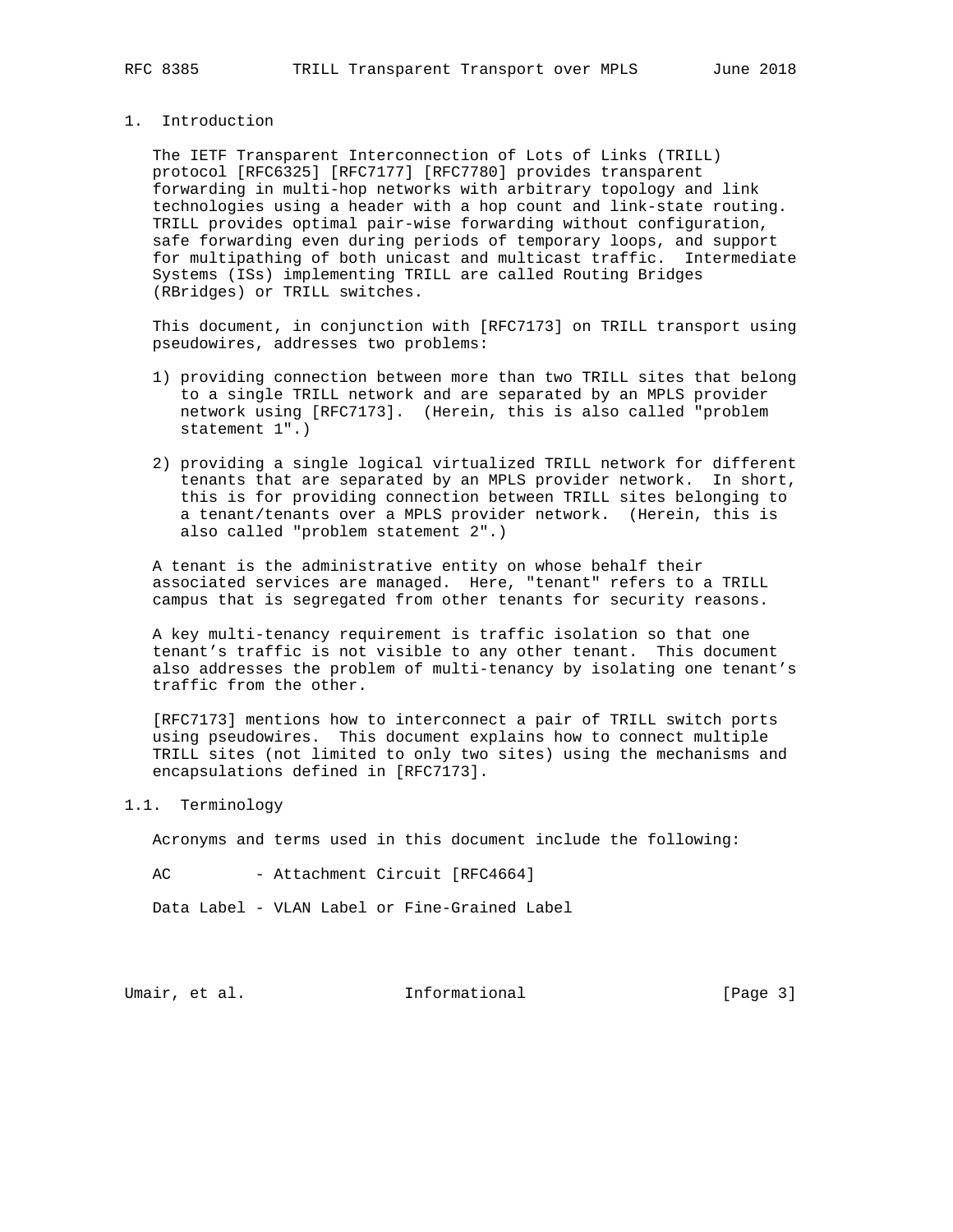| database    | - IS-IS link state database                                                                                                                                              |
|-------------|--------------------------------------------------------------------------------------------------------------------------------------------------------------------------|
| ECMP        | - Equal-Cost Multipath                                                                                                                                                   |
| FGL         | - Fine-Grained Labeling [RFC7172]                                                                                                                                        |
| IS-IS       | - Intermediate System to Intermediate System [IS-IS]                                                                                                                     |
| LAN         | - Local Area Network                                                                                                                                                     |
| MPLS        | - Multiprotocol Label Switching                                                                                                                                          |
| PBB         | - Provider Backbone Bridging                                                                                                                                             |
| PE          | - Provider Edge device                                                                                                                                                   |
| PSN         | - Packet Switched Network                                                                                                                                                |
| PW          | - Pseudowire [RFC4664]                                                                                                                                                   |
| TIR         | - TRILL Intermediate Router (Device that has both IP/MPLS<br>and TRILL functionality)                                                                                    |
| TRILL       | - Transparent Interconnection of Lots of Links OR Tunneled<br>Routing in the Link Layer                                                                                  |
|             | TRILL site - A part of a TRILL campus that contains at least one<br>RBridge.                                                                                             |
| VLAN        | - Virtual Local Area Network                                                                                                                                             |
| <b>VPLS</b> | - Virtual Private LAN Service                                                                                                                                            |
| VPTS        | - Virtual Private TRILL Service                                                                                                                                          |
| VSI         | - Virtual Service Instance [RFC4664]                                                                                                                                     |
| VTSD        | - Virtual TRILL Switch Domain OR Virtual TRILL Service<br>A Virtual RBridge that segregates one tenant's<br>Domain.<br>TRILL database as well as traffic from the other. |
| WAN         | - Wide Area Network                                                                                                                                                      |

RFC 8385 TRILL Transparent Transport over MPLS June 2018

Umair, et al. 1nformational 1999 [Page 4]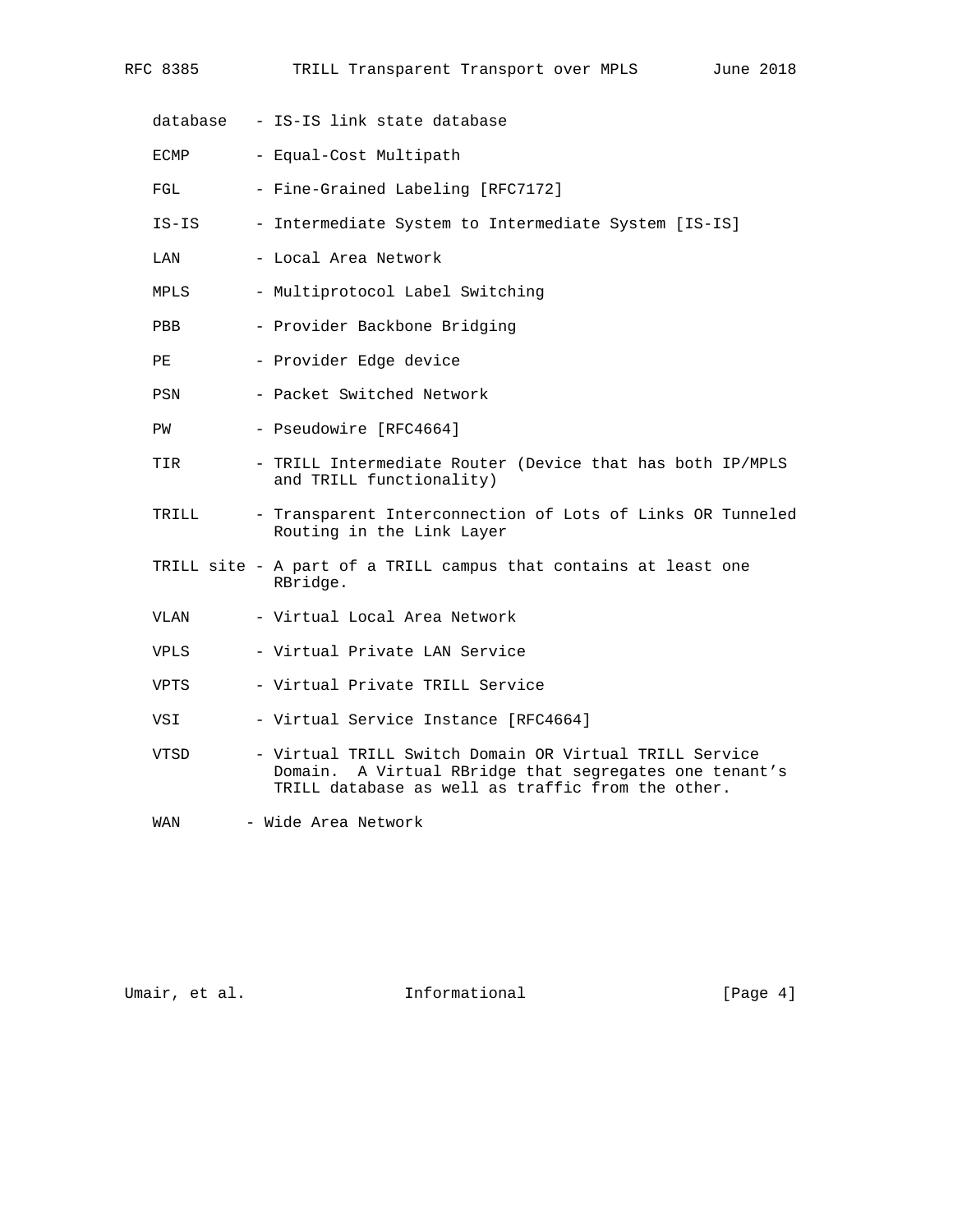# RFC 8385 TRILL Transparent Transport over MPLS June 2018

# 2. TRILL-over-MPLS Model

 TRILL over MPLS can be achieved in two different ways: a) the VPLS Model for TRILL b) the VPTS Model / TIR Model for TRILL

 Both these models can be used to solve problem statements 1 and 2. Herein, the VPLS Model for TRILL is also called "Model 1" and the VPTS Model / TIR Model is also called "Model 2".

3. VPLS Model

 Figure 1 shows the topological model of TRILL over MPLS using the VPLS model. The PE routers in the below topology model should support all the functional components mentioned in [RFC4664].



# Figure 1: Topological Model of TRILL over MPLS Connecting 3 TRILL Sites

 Figure 2 below shows the topological model of TRILL over MPLS to connect multiple TRILL sites belonging to a tenant. ("Tenant" here is a TRILL campus, not a specific Data Label.) VSI1 and VSI2 are two Virtual Service Instances that segregate Tenant1's traffic from other tenant traffic. VSI1 will maintain its own database for Tenant1; similarly, VSI2 will maintain its own database for Tenant2.

Umair, et al. 100 mm informational 100 mm informational [Page 5]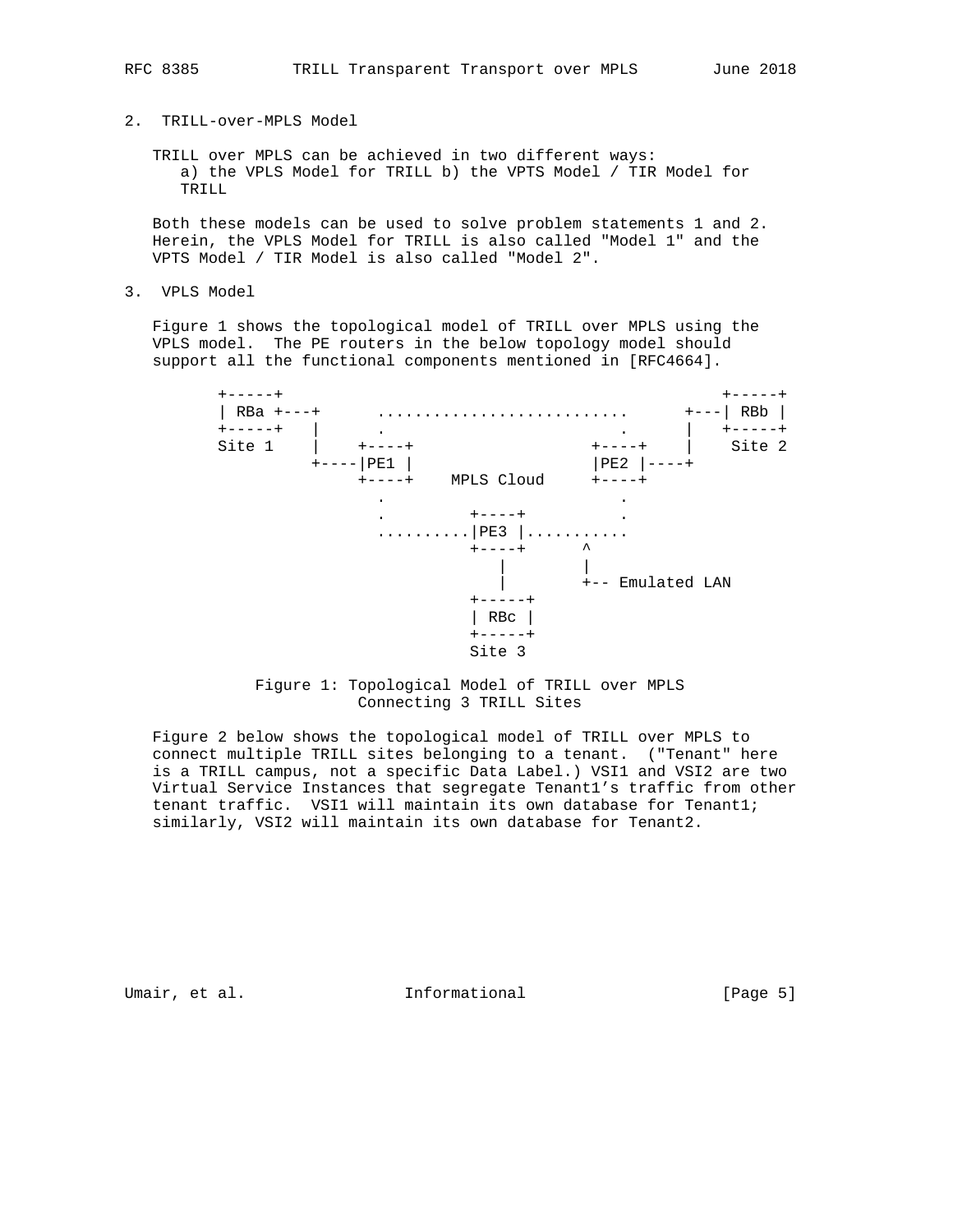| $RBat1+$<br>Tenantl                      | $+$                             |                                                               | ++++++++++++++++++++++++<br>$\sim$<br>$^{+}$ | RBbt1<br>Tenant1           |
|------------------------------------------|---------------------------------|---------------------------------------------------------------|----------------------------------------------|----------------------------|
| Site 1                                   | VSI1<br>VSI2                    | Cloud<br>MPLS                                                 | VSI1<br>VSI <sub>2</sub>                     | Site 2                     |
| キーーーーーキ<br>$RBat2+$<br>Tenant2<br>Site 1 | $+$<br>$+ + + + + + + + +$<br>. | ----+<br> VSI1 <br>VSI2<br>RBct2<br>$---++$<br>Tenant2 Site 3 | $+$ .<br>$+ - - -$<br>$++++++$ .<br>.        | RBbt2<br>Tenant2<br>Site 2 |

 .... VSI1 Path ++++ VSI2 Path

> Figure 2: Topological Model for VPLS Model Connecting 2 Tenants with 3 Sites Each

 In this model, TRILL sites are connected to VPLS-capable PE devices that provide a logical interconnect, such that TRILL RBridges belonging to a specific tenant are connected via a single bridged Ethernet. These PE devices are the same as the PE devices specified in [RFC4026]. The Attachment Circuit ports of PE routers are Layer 2 switch ports that are connected to the RBridges at a TRILL site. Here, each VPLS instance looks like an emulated LAN. This model is similar to connecting different RBridges by a Layer 2 bridge domain (multi-access link) as specified in [RFC6325]. This model doesn't requires any changes in PE routers to carry TRILL packets, as TRILL packets will be transferred transparently.

3.1. Entities in the VPLS Model

 The PE (VPLS-PE) and Customer Edge (CE) devices are defined in [RFC4026].

 The generic L2VPN transport functional components like Attachment Circuits, pseudowires, VSI, etc., are defined in [RFC4664].

 The RB (RBridge) and TRILL campus are defined in [RFC6325] as updated by [RFC7780].

Umair, et al. 100 mm informational 100 mm informational [Page 6]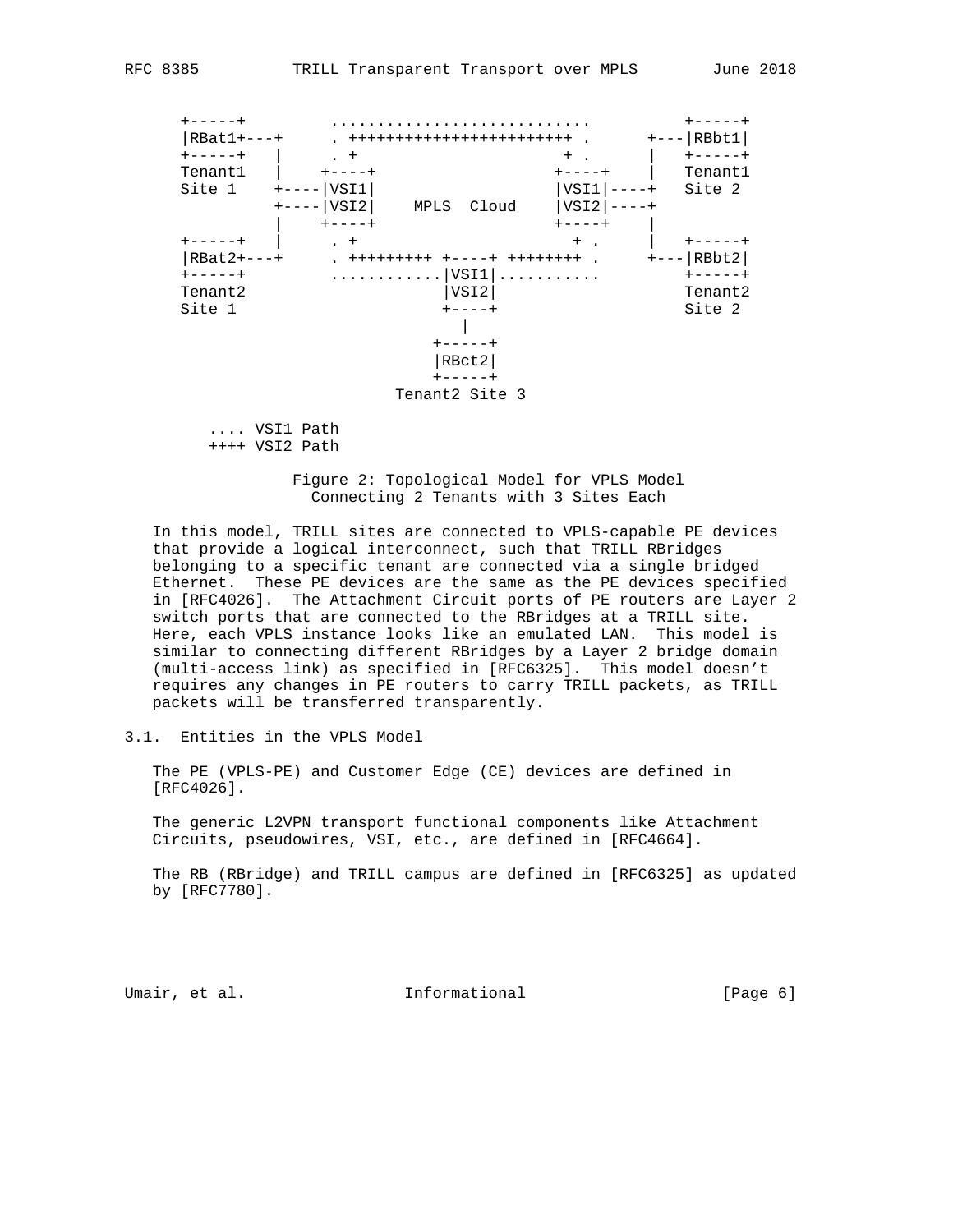# 3.2. TRILL Adjacency for VPLS Model

 As specified in Section 3, the MPLS cloud looks like an emulated LAN (also called multi-access link or broadcast link). This results in RBridges at different sites looking like they are connected by a multi-access link. With such interconnection, the TRILL adjacencies over the link are automatically discovered and established through TRILL IS-IS control messages [RFC7177]. These IS-IS control messages are transparently forwarded by the VPLS domain, after doing MPLS encapsulation as specified in Section 3.3.

### 3.3. MPLS Encapsulation for VPLS Model

 Use of VPLS [RFC4762] [RFC4761] to interconnect TRILL sites requires no changes to a VPLS implementation -- in particular, the use of Ethernet pseudowires between VPLS PEs. A VPLS PE receives normal Ethernet frames from an RBridge (i.e., CE) and is not aware that the CE is an RBridge device. As an example, an MPLS-encapsulated TRILL packet within the MPLS network can use the format illustrated in Appendix A of [RFC7173] for the non-PBB case. For the PBB case, additional header fields illustrated in [RFC7041] can be added by the entry PE and removed by the exit PE.

#### 3.4. Loop-Free Provider PSN/MPLS

 No explicit handling is required to avoid a loop-free topology. The "split horizon" technique specified in [RFC4664] will take care of avoiding loops in the provider PSN network.

#### 3.5. Frame Processing

 The PE devices transparently process the TRILL control and data frames. Procedures to forward the frames are defined in [RFC4664].

4. VPTS Model

 The Virtual Private TRILL Service (VPTS) is a Layer 2 TRILL service that emulates TRILL service across a Wide Area Network (WAN). VPTS is similar to what VPLS does for a bridged core but provides a TRILL core. VPLS provides "Virtual Private LAN Service" for different customers. VPTS provides "Virtual Private TRILL Service" for different TRILL tenants.

 Figure 3 shows the topological model of TRILL over MPLS using VPTS. In this model, the PE routers are replaced with TRILL Intermediate Routers (TIRs), and the VSIs are replaced with Virtual TRILL Switch Domains (VTSDs). The TIR devices must be capable of supporting both

Umair, et al. 100 mm informational 100 mm informational [Page 7]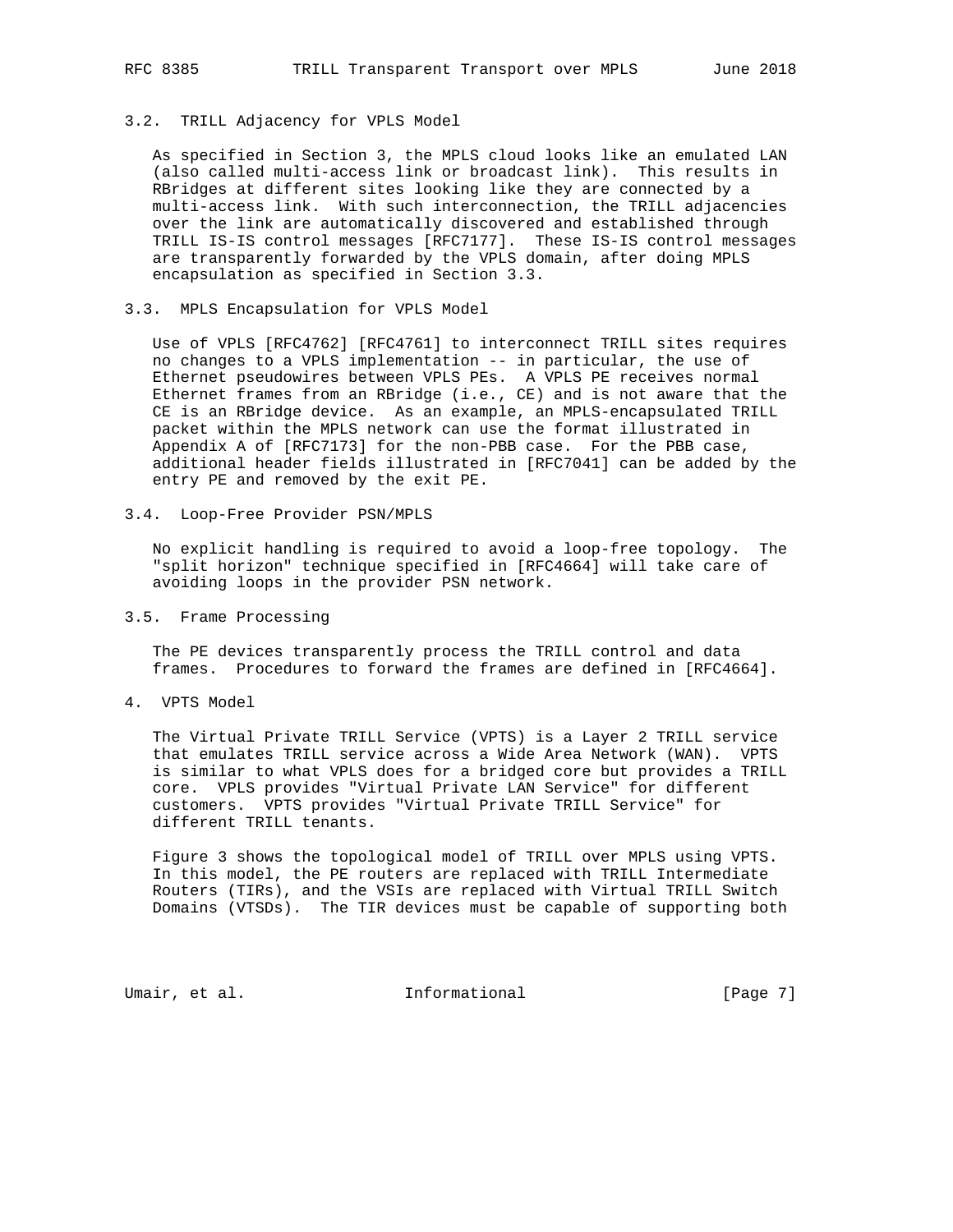MPLS and TRILL as specified in Section 4.1.1. The TIR devices are interconnected via PWs and appear as a unified emulated TRILL campus with each VTSD inside a TIR equivalent to an RBridge.

 Below are some of the reasons for interconnecting TRILL sites without isolating the TRILL control plane of one TRILL site from other sites.

- 1) Nickname uniqueness: One of the basic requirements of TRILL is that RBridge nicknames are unique within the campus [RFC6325]. If we segregate the control plane of one TRILL site from other TRILL sites and provide interconnection between these sites, it may result in nickname collision.
- 2) Distribution trees and their pruning: When a TRILL Data packet traverses a Distribution Tree, it will stay on it even in other TRILL sites. If no end-station service is enabled for a particular Data Label in a TRILL site, the distribution tree may be pruned and TRILL data packets of that particular Data Label might never get to another TRILL site where the packets had no receivers. The TRILL Reverse Path Forwarding (RPF) check will always be performed on the packets that are received by TIRs through pseudowires.
- 3) Hop count values: When a TRILL data packet is received over a pseudowire by a TIR, the TIR does the processing of Hop Count defined in [RFC6325] and will not perform any resetting of Hop Count.



Figure 3: Topological Model of VPTS/TIR Connecting 3 TRILL Sites

Umair, et al. Informational [Page 8]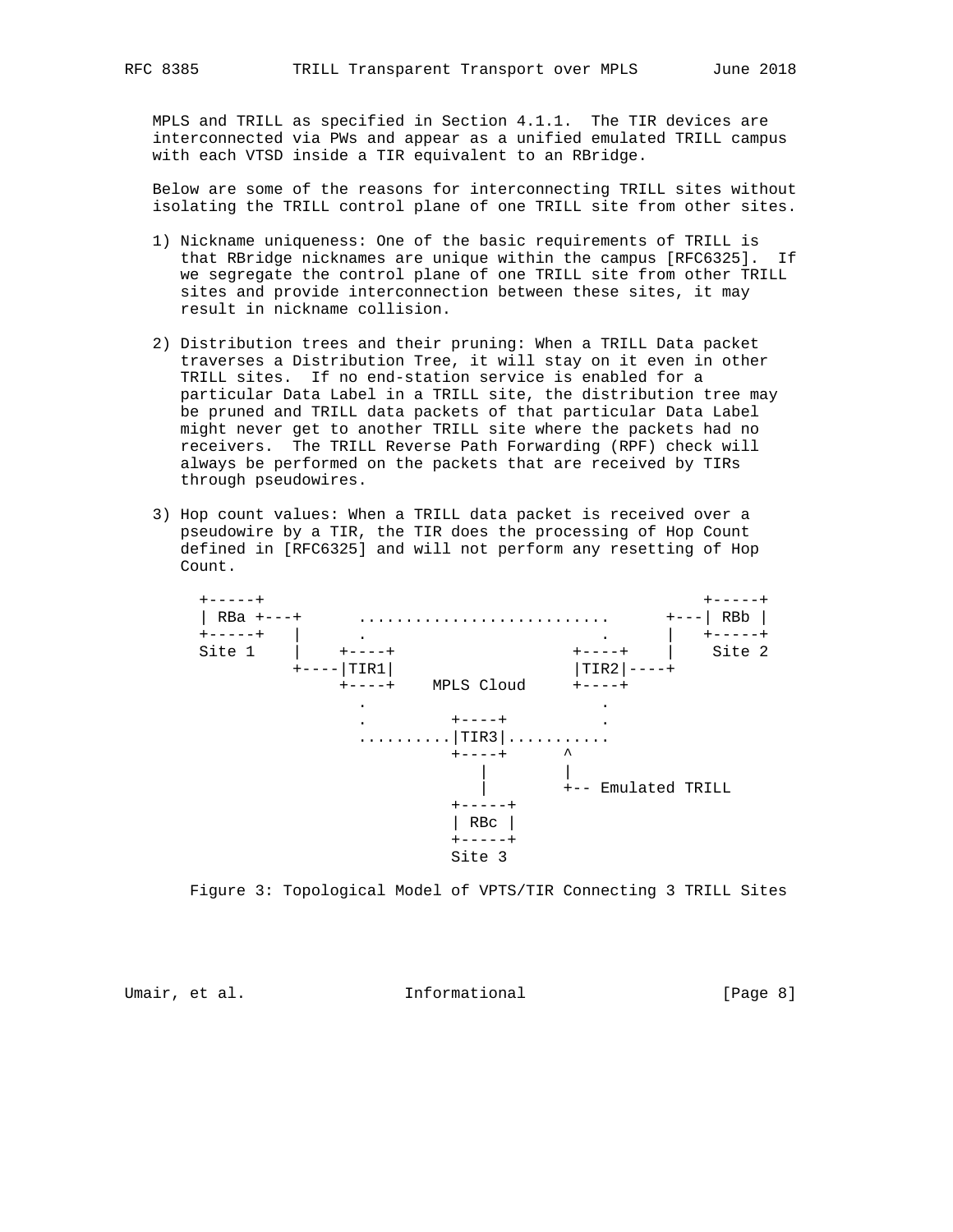In Figure 3, Site 1, Site 2, and Site 3 (running the TRILL protocol) are connected to TIR devices. These TIR devices, along with the MPLS cloud, look like a unified emulated TRILL network. Only the PE devices in the MPLS network should be replaced with TIRs so the intermediate provider routers are agnostic to the TRILL protocol.

 Figure 4 below extends the topological model of TRILL over MPLS to connect multiple TRILL sites belonging to a tenant ("tenant" here is a campus, not a Data Label) using the VPTS model. VTSD1 and VTSD2 are two Virtual TRILL Switch Domains (Virtual RBridges) that segregate Tenant1's traffic from Tenant2's traffic. VTSD1 will maintain its own TRILL database for Tenant1; similarly, VTSD2 will maintain its own TRILL database for Tenant2.

| $RBat1+$ |           |                |           | RBbt1     |
|----------|-----------|----------------|-----------|-----------|
|          | . #       |                | #         |           |
| Tenantl  |           |                |           | Tenant1   |
| Site 1   | VTSD1     |                | VTSD1     | Site 2    |
|          | VTSD2     | MPLS<br>Cloud  | VTSD2     |           |
|          |           |                |           |           |
|          | #         |                | #         |           |
| RBat2+   | ######### |                | +######## | RBbt2     |
| ----+    |           | VTSD1          |           |           |
| Tenant2  |           | VTSD2          | ᄉ         | Tenant2   |
| Site 1   |           |                |           | Site 2    |
|          |           |                |           |           |
|          |           |                |           | Emulated- |
|          |           | RBct2          |           | TRILL     |
|          |           |                |           |           |
|          |           | Tenant2 Site 3 |           |           |

 .... VTSD1 Connectivity #### VTSD2 Connectivity

> Figure 4: Topological Model of VPTS/TIR Connecting 2 Tenants with 3 TRILL Sites

4.1. Entities in the VPTS Model

The CE devices are defined in [RFC4026].

 The generic L2VPN transport functional components like Attachment Circuits, pseudowires, etc., are defined in [RFC4664].

 The RB (RBridge) and TRILL campus are defined in [RFC6325] as updated by [RFC7780].

Umair, et al. 100 mm informational [Page 9]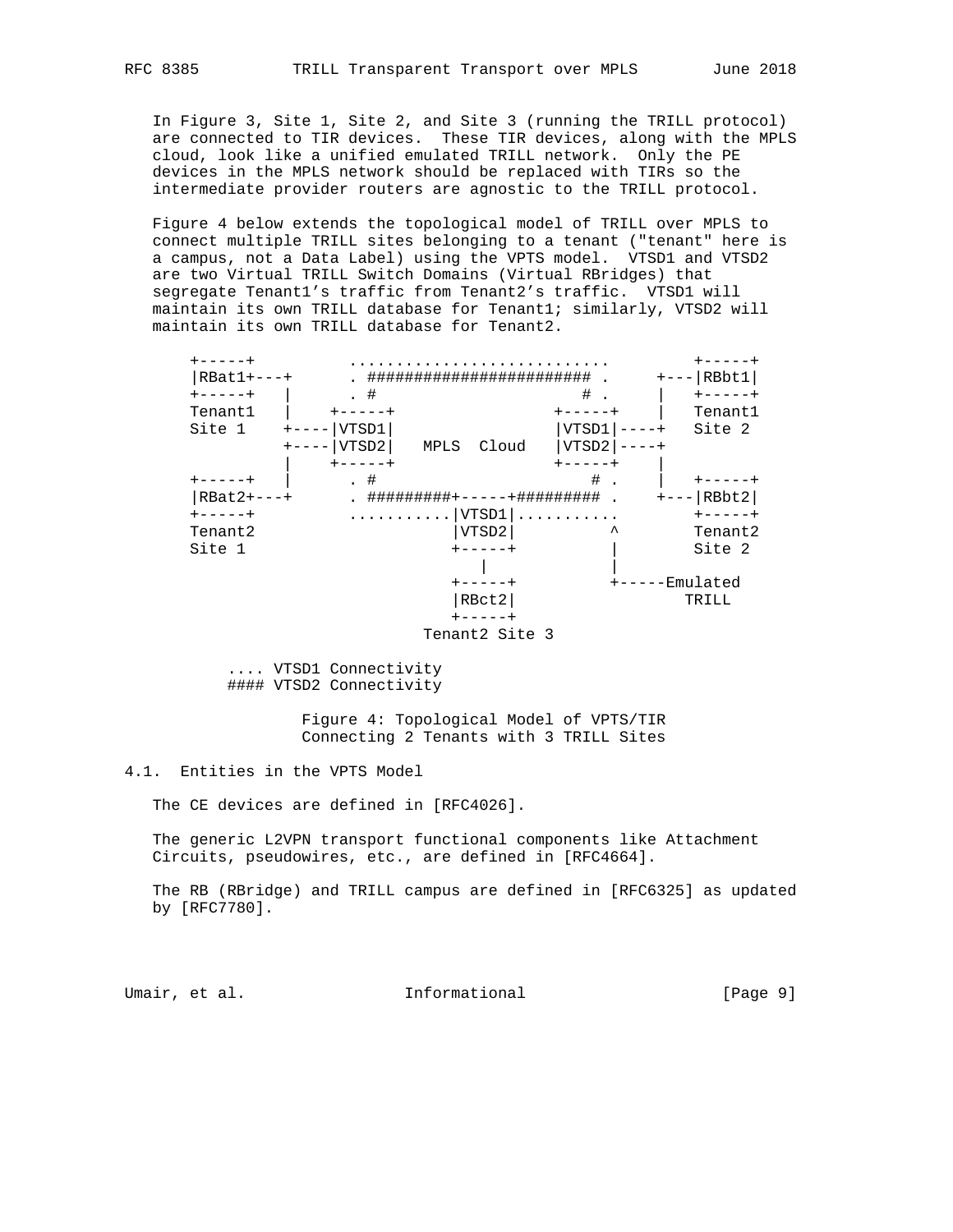This model introduces two new entities, TIR and VTSD, which are described below.

4.1.1. TRILL Intermediate Router (TIR)

 The TIRs must be capable of running both VPLS and TRILL protocols. TIR devices are a superset of the VPLS-PE devices defined in [RFC4026] with the additional functionality of TRILL. The VSI that provides transparent bridging functionality in the PE device is replaced with VTSD in a TIR.

4.1.2. Virtual TRILL Switch/Service Domain (VTSD)

 The VTSD is similar to the VSI (Layer 2 bridge) in the VPLS model, but the VTSD acts as a TRILL RBridge. The VTSD is a superset of the VSI and must support all the functionality provided by the VSI as defined in [RFC4026]. Along with VSI functionality, the VTSD must be capable of supporting TRILL protocols and forming TRILL adjacencies. The VTSD must be capable of performing all the operations that a standard TRILL switch can do.

 One VTSD instance per tenant must be maintained when multiple tenants are connected to a TIR. The VTSD must maintain all the information kept by the RBridge on a per-tenant basis. The VTSD must also take care of segregating one tenant's traffic from another's. Each VTSD will have its own nickname for each tenant. If a TIR supports 10 TRILL tenants, it needs to be assigned with 10 TRILL nicknames, one for the nickname space of each of its tenants, and run 10 copies of TRILL protocols, one for each tenant. It is possible that it would have the same nickname for two or more tenants, but, since the TRILL data and control traffic are separated for the tenants, there is no confusion.

4.2. TRILL Adjacency for VPTS Model

 The VTSD must be capable of forming a TRILL adjacency with the corresponding VTSDs present in its peer VPTS neighbor and also with the neighboring RBridges of the TRILL sites. The procedure to form TRILL adjacency is specified in [RFC7173] and [RFC7177].

4.3. MPLS Encapsulation for VPTS Model

 The VPTS model uses PPP or Ethernet pseudowires for MPLS encapsulation as specified in [RFC7173] and requires no changes in the packet format in that RFC. In accordance with [RFC7173], the PPP encapsulation is the default.

Umair, et al. 10 million all 11 million and 10 million all the set of the United States and Informational Informational (Page 10)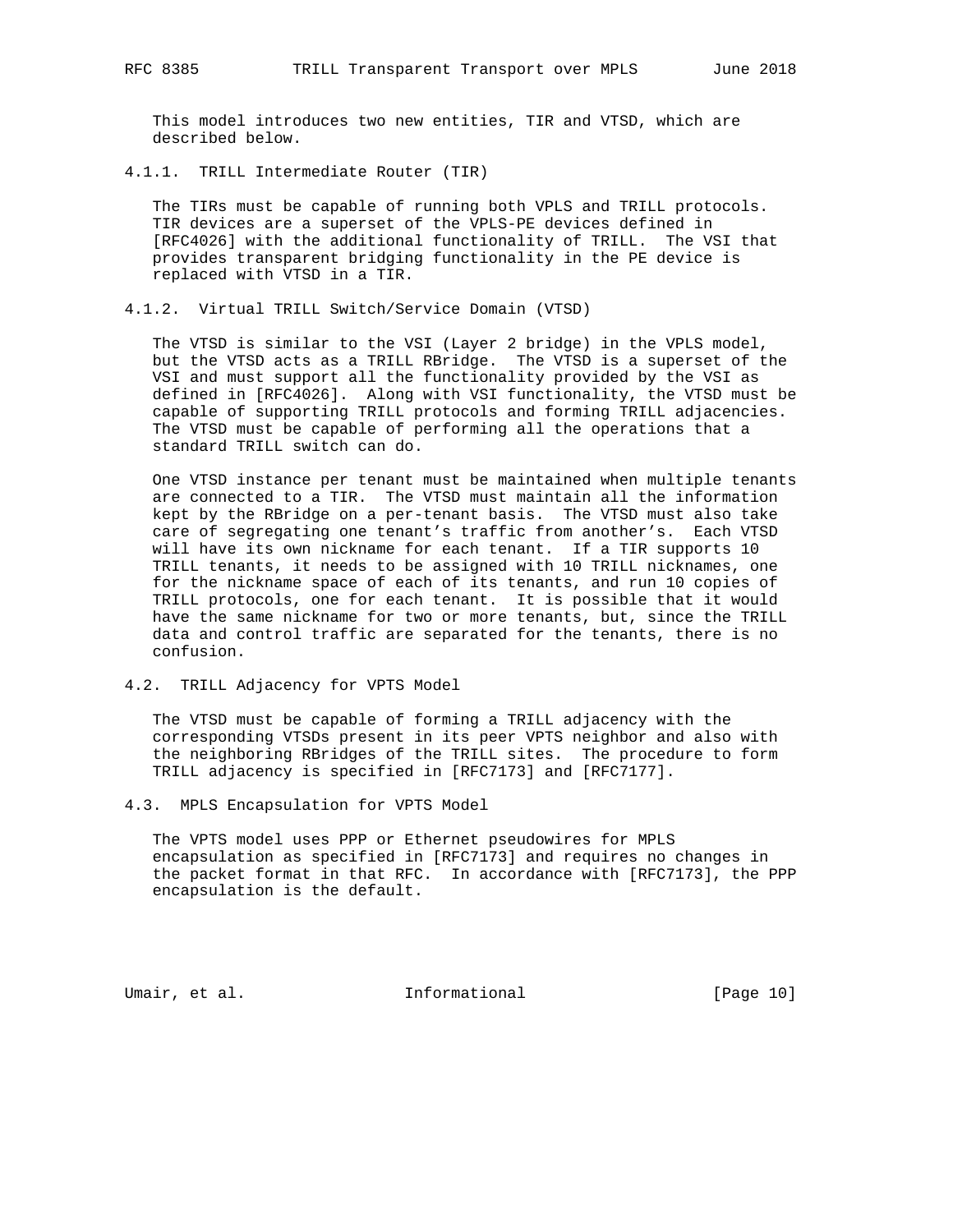4.4. Loop-Free Provider PSN/MPLS

 This model isn't required to employ the "split horizon" mechanism in the provider PSN network, as TRILL takes care of loop-free topology using distribution trees. Any multi-destination packet will traverse a distribution tree path. All distribution trees are calculated based on the TRILL base protocol standard [RFC6325] as updated by [RFC7780].

4.5. Frame Processing

 This section specifies multi-destination and unicast frame processing in the VPTS/TIR model.

4.5.1. Multi-destination Frame Processing

 Any multi-destination (unknown unicast, multicast, or broadcast, as indicated by the multi-destination bit in the TRILL header) packets inside a VTSD will be processed or forwarded through the distribution tree for which they were encapsulated on TRILL ingress. If any multi-destination packet is received from the wrong pseudowire at a VTSD, the TRILL protocol running in the VTSD will perform an RPF check as specified in [RFC7780] and drop the packet.

 The pruning mechanism in distribution trees, as specified in [RFC6325] and [RFC7780], can also be used to avoid forwarding of multi-destination data packets on the branches where there are no potential destinations.

4.5.2. Unicast Frame Processing

 Unicast packets are forwarded in the same way they get forwarded in a standard TRILL campus as specified in [RFC6325]. If multiple equal cost paths are available over pseudowires to reach the destination, then VTSD should be capable of doing ECMP for those equal-cost paths.

5. VPTS Model versus VPLS Model

 The VPLS model uses a simpler loop-breaking rule: the "split horizon" rule, where a PE must not forward traffic from one PW to another in the same VPLS mesh. In contrast, the VPTS model uses distribution trees for loop-free topology. As this is an emulated TRILL service, for interoperability purposes, the VPTS model is the default.

Umair, et al. 100 mm informational [Page 11]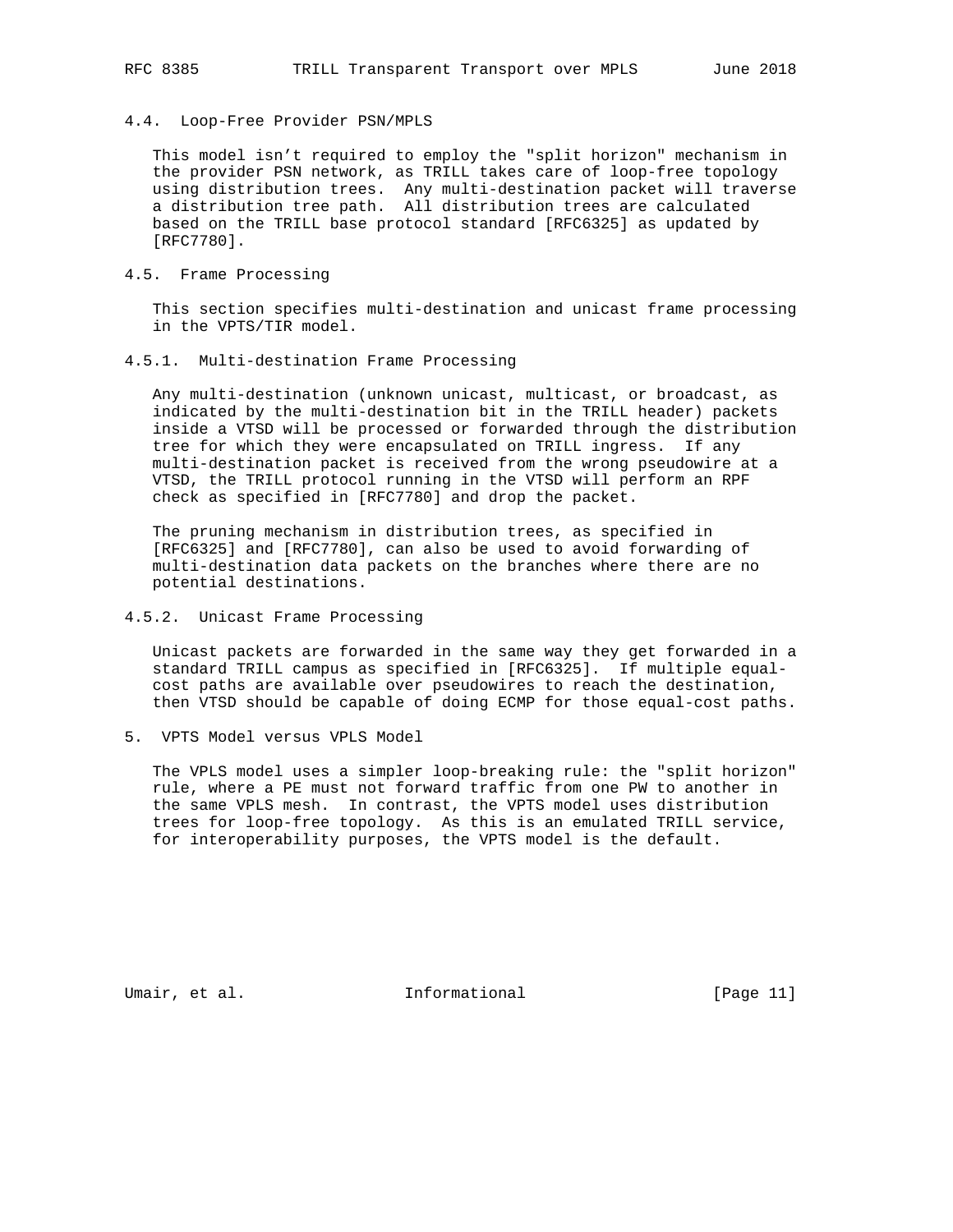#### 6. Packet Processing between Pseudowires

 Whenever a packet gets received over a pseudowire, a VTSD will decapsulate the MPLS headers then check the TRILL header. If the egress nickname in the TRILL header is for a TRILL site located beyond another pseudowire, then the VTSD will encapsulate the packet with new MPLS headers and send it across the proper pseudowire.

 For example, in Figure 3, consider that the pseudowire between TIR1 and TIR2 fails. Then, TIR1 will communicate with TIR2 via TIR3. Whenever packets that are destined to TIR3 are received from the pseudowire between TIR1 and TIR3, the VTSD inside TIR3 will decapsulate the MPLS headers, then check the TRILL header's egress nickname field. If the egress nickname indicates it is destined for the RBridge in Site 3, then the packet will be sent to RBc; if the egress nickname is located at Site 2, VTSD will add MPLS headers for the pseudowire between TIR3 and TIR2 and forward the packet on that pseudowire.

7. Efficiency Considerations

 Since the VPTS model uses distribution trees for processing of multi destination data packets, it is always advisable to have at least one distribution tree root located in every TRILL site. This will prevent data packets from being received at TRILL sites where end station service is not enabled for that data packet.

8. Security Considerations

 This document specifies methods using existing standards and facilities in ways that do not create new security problems.

 For general VPLS security considerations, including discussion of isolating customers from each other, see [RFC4761] and [RFC4762].

 For security considerations for transport of TRILL by pseudowires, see [RFC7173]. In particular, since pseudowires are supported by MPLS or IP, which are in turn supported by a link layer, that document recommends using IP security, such as IPsec [RFC4301] or DTLS [RFC6347], or the lower link-layer security, such as MACSEC [802.1AE] for Ethernet links.

 Transmission outside the customer environment through the provider environment, as described in this document, increases risk of compromise or injection of false data through failure of tenant isolation or by the provider. In the VPLS model (Section 3), the use of link encryption and authentication between the CEs of a tenant that is being connected through provider facilities should be a good

Umair, et al. 100 mm informational [Page 12]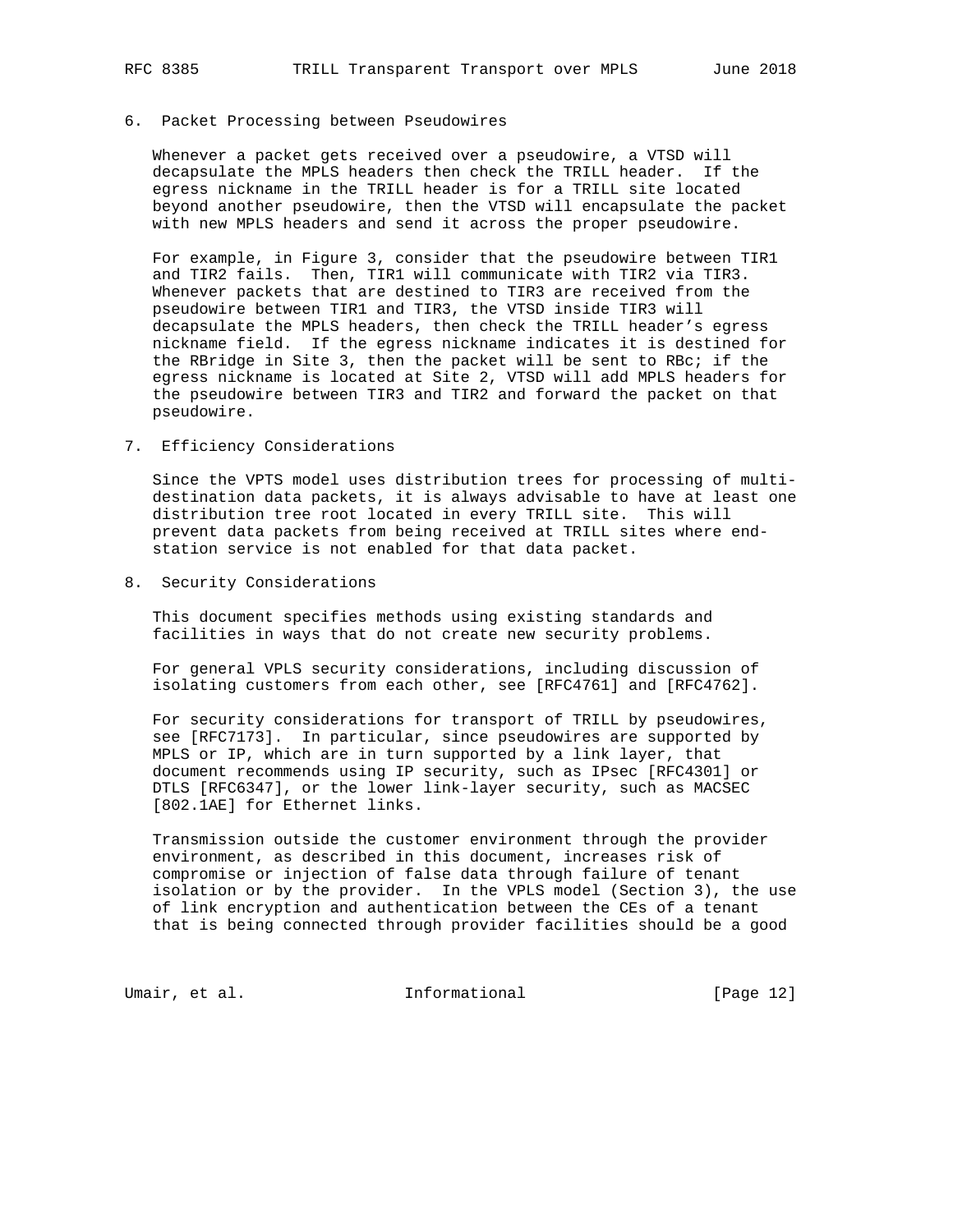defense. In the VPTS model (Section 4), it is assumed that the CEs will peer with virtual TRILL switches of the provider network, and thus link security between TRILL switch ports is inadequate as it will terminate at the edge PE. Thus, encryption and authentication from end station to end station and authentication are more appropriate for the VPTS model.

 For added security against the compromise of data, end-to-end encryption and authentication should be considered; that is, encryption and authentication from source end station to destination end station. This would typically be provided by IPsec [RFC4301] or DTLS [RFC6347] or other protocols convenient to protect the information of concern.

For general TRILL security considerations, see [RFC6325].

9. IANA Considerations

This document has no IANA actions.

- 10. References
- 10.1. Normative References
	- [IS-IS] ISO, "Intermediate system to Intermediate system routeing information exchange protocol for use in conjunction with the Protocol for providing the Connectionless-mode Network Service (ISO 8473)", ISO/IEC 10589:2002, 2002.
	- [RFC4761] Kompella, K., Ed., and Y. Rekhter, Ed., "Virtual Private LAN Service (VPLS) Using BGP for Auto-Discovery and Signaling", RFC 4761, DOI 10.17487/RFC4761, January 2007, <https://www.rfc-editor.org/info/rfc4761>.
	- [RFC4762] Lasserre, M., Ed., and V. Kompella, Ed., "Virtual Private LAN Service (VPLS) Using Label Distribution Protocol (LDP) Signaling", RFC 4762, DOI 10.17487/RFC4762, January 2007, <https://www.rfc-editor.org/info/rfc4762>.
	- [RFC6325] Perlman, R., Eastlake 3rd, D., Dutt, D., Gai, S., and A. Ghanwani, "Routing Bridges (RBridges): Base Protocol Specification", RFC 6325, DOI 10.17487/RFC6325, July 2011, <https://www.rfc-editor.org/info/rfc6325>.

Umair, et al. 100 mm informational [Page 13]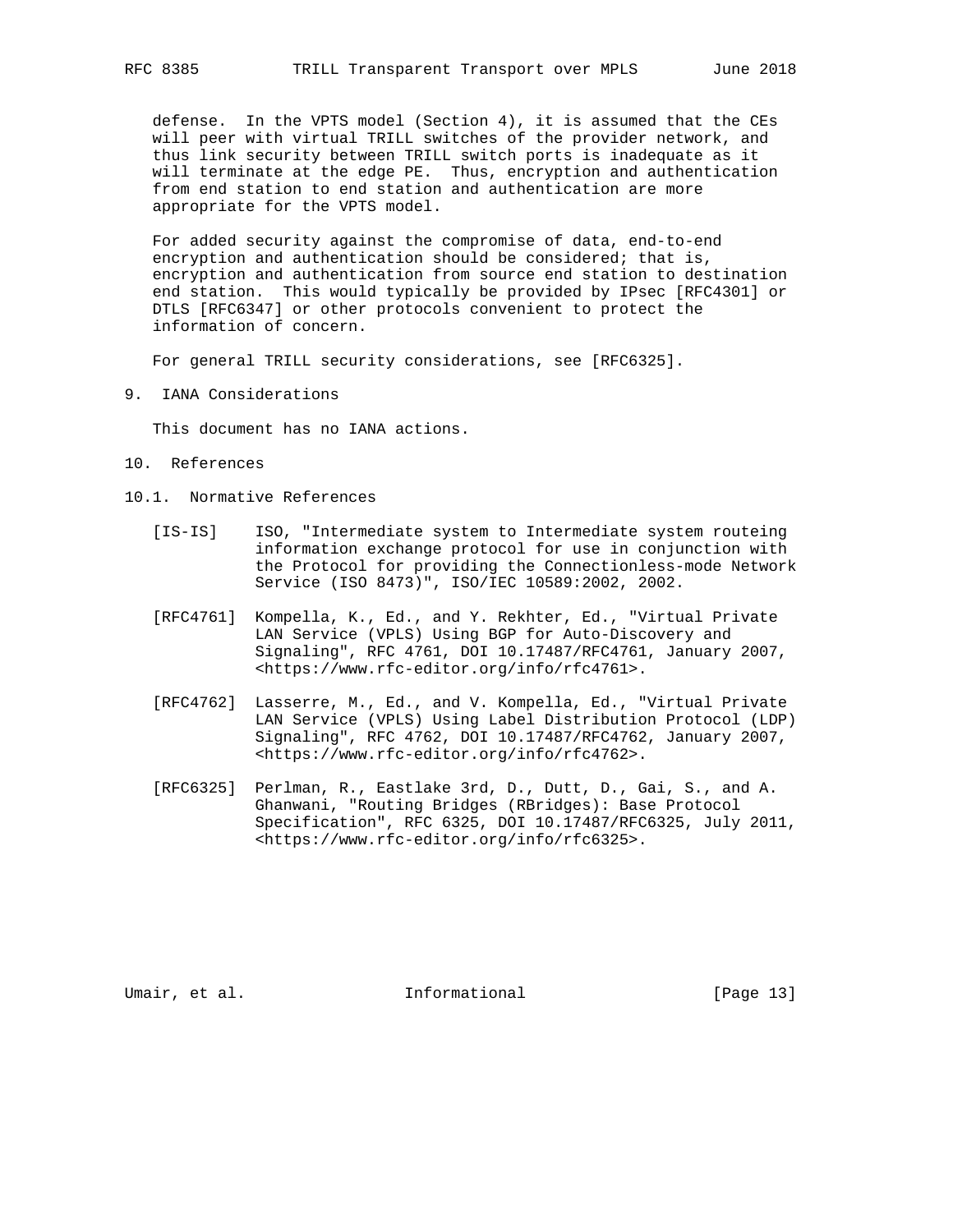- [RFC7173] Yong, L., Eastlake 3rd, D., Aldrin, S., and J. Hudson, "Transparent Interconnection of Lots of Links (TRILL) Transport Using Pseudowires", RFC 7173, DOI 10.17487/RFC7173, May 2014, <https://www.rfc-editor.org/info/rfc7173>.
- [RFC7177] Eastlake 3rd, D., Perlman, R., Ghanwani, A., Yang, H., and V. Manral, "Transparent Interconnection of Lots of Links (TRILL): Adjacency", RFC 7177, DOI 10.17487/RFC7177, May 2014, <https://www.rfc-editor.org/info/rfc7177>.
- [RFC7780] Eastlake 3rd, D., Zhang, M., Perlman, R., Banerjee, A., Ghanwani, A., and S. Gupta, "Transparent Interconnection of Lots of Links (TRILL): Clarifications, Corrections, and Updates", RFC 7780, DOI 10.17487/RFC7780, February 2016, <https://www.rfc-editor.org/info/rfc7780>.
- 10.2. Informative References
	- [802.1AE] IEEE, "IEEE Standard for Local and Metropolitan Area Networks: Media Access Control (MAC) Security", IEEE Std 802.1AE, DOI 10.1109/IEEESTD.2006.245590.
	- [RFC4026] Andersson, L. and T. Madsen, "Provider Provisioned Virtual Private Network (VPN) Terminology", RFC 4026, DOI 10.17487/RFC4026, March 2005, <https://www.rfc-editor.org/info/rfc4026>.
	- [RFC4301] Kent, S. and K. Seo, "Security Architecture for the Internet Protocol", RFC 4301, DOI 10.17487/RFC4301, December 2005, <https://www.rfc-editor.org/info/rfc4301>.
	- [RFC4664] Andersson, L., Ed., and E. Rosen, Ed., "Framework for Layer 2 Virtual Private Networks (L2VPNs)", RFC 4664, DOI 10.17487/RFC4664, September 2006, <https://www.rfc-editor.org/info/rfc4664>.
	- [RFC6347] Rescorla, E. and N. Modadugu, "Datagram Transport Layer Security Version 1.2", RFC 6347, DOI 10.17487/RFC6347, January 2012, <https://www.rfc-editor.org/info/rfc6347>.
	- [RFC7041] Balus, F., Ed., Sajassi, A., Ed., and N. Bitar, Ed., "Extensions to the Virtual Private LAN Service (VPLS) Provider Edge (PE) Model for Provider Backbone Bridging", RFC 7041, DOI 10.17487/RFC7041, November 2013, <https://www.rfc-editor.org/info/rfc7041>.

Umair, et al. 100 mm informational [Page 14]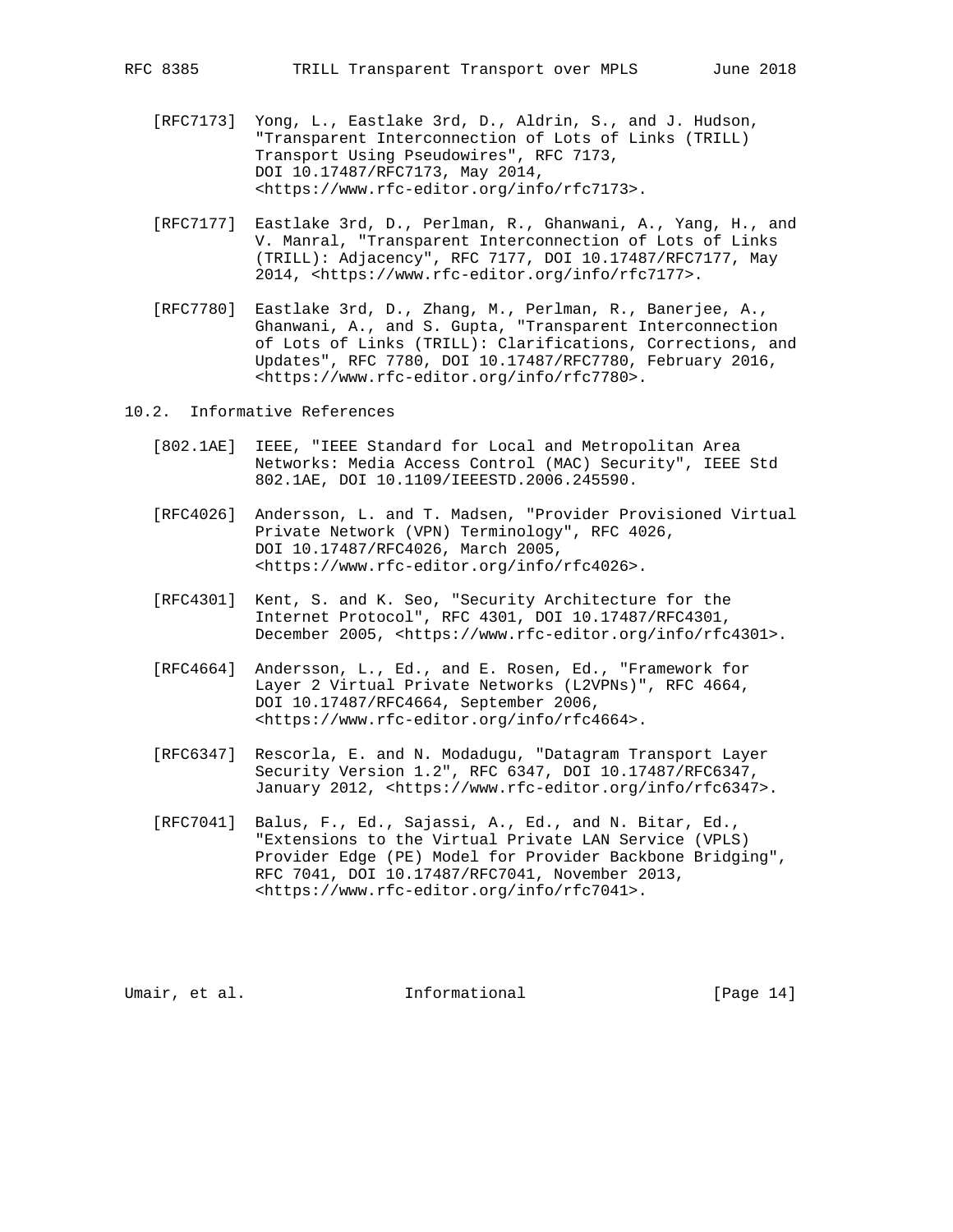[RFC7172] Eastlake 3rd, D., Zhang, M., Agarwal, P., Perlman, R., and D. Dutt, "Transparent Interconnection of Lots of Links (TRILL): Fine-Grained Labeling", RFC 7172, DOI 10.17487/RFC7172, May 2014, <https://www.rfc-editor.org/info/rfc7172>.

# Acknowledgements

 The contributions of Andrew G. Malis are gratefully acknowledged in improving the quality of this document.

Umair, et al. 100 millional 111 millional [Page 15]